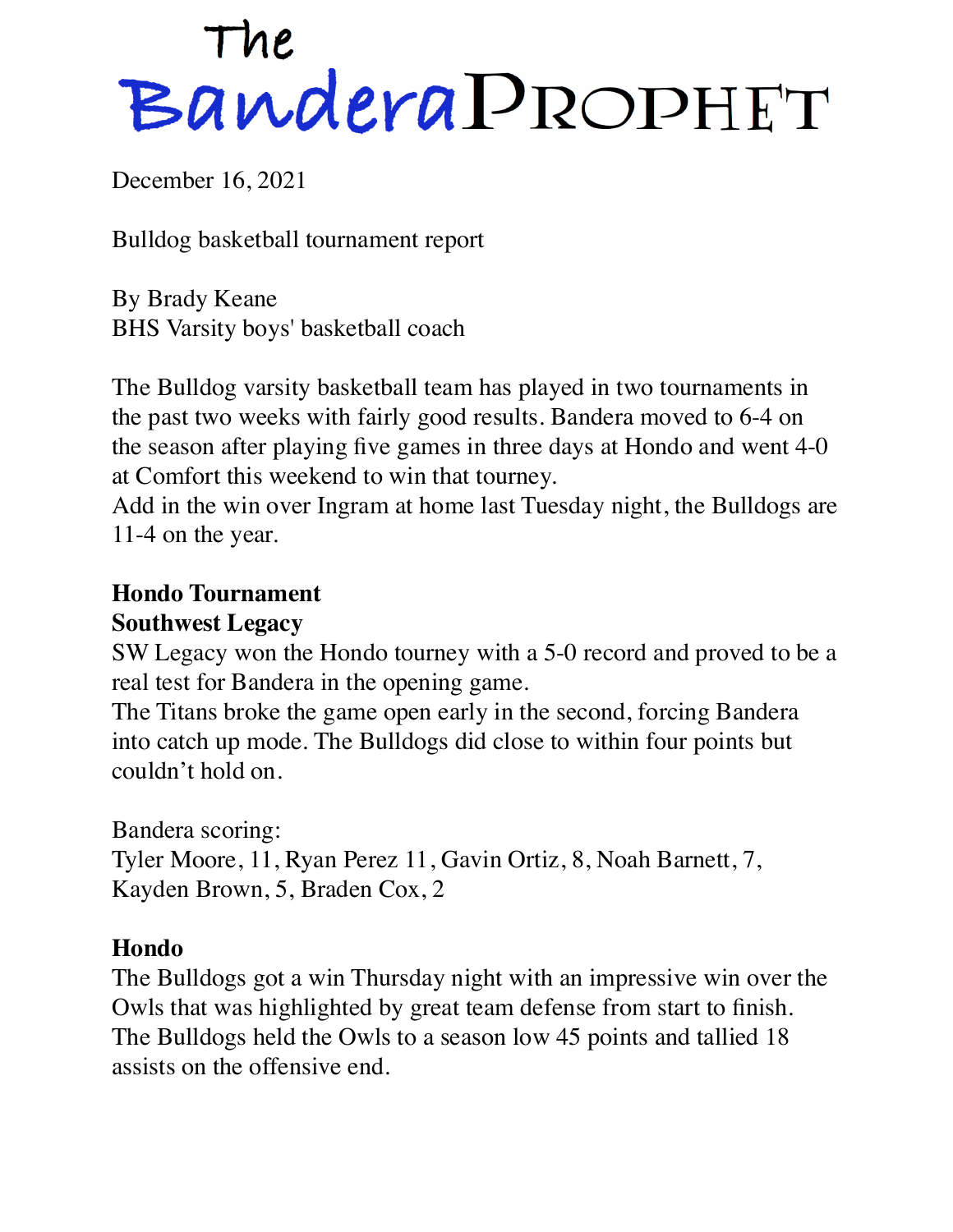Bandera scoring:

Ryan Perez 16, Noah Barnett 12, Gavin Ortiz 9, Joseph Kennedy 8, Tyler Moore 6, Kayden Brown 5, Braden Cox, 2, Kyle Morgan, 2

## **Lee Academy**

Lee jumped out to an early lead that forced the Bulldogs to play from behind. Bandera trimmed the deficit to four points with a minute to go before the Wolfpack were able to finish the game from the free throw line.

## Bandera scoring:

Tyler Moore, 22, Noah Barnett, 18, Ryan Perez, 8, Gavin Ortiz. 7, Kay den Brown, 3, Luke Barnett, 2

#### **San Antonio Burbank**

Burbank also got off to a strong start in the second game Friday morning before the Bulldogs clawed back, ultimately falling short in a sevenpoint loss.

#### Bandera scoring:

Tyler Moore, 16, Gavin Ortiz, 12, Luke Barnett, 9, Noah Barnett, 7, Kayden Brown, 6, Kyle Morgan, 5, Ryan Perez, 5, Braden Cox, 2, Eli Salas, 2

# **San Antonio Kennedy**

Bandera finished tournament play Saturday on a high note, turning up the defensive intensity to defeat Kennedy,

65-39. The Bulldogs held the Rockets to just 13 first half points and came up with 16 steals in the win.

Bandera scoring:

Tyler Moore, 20, Kayden Brown, 10, Ryan Perez, 10, Noah Barnett, 9, Eli Salas, 8, Cale Barnett, 4, Gavin Ortiz, 2, Kyle Morgan, 2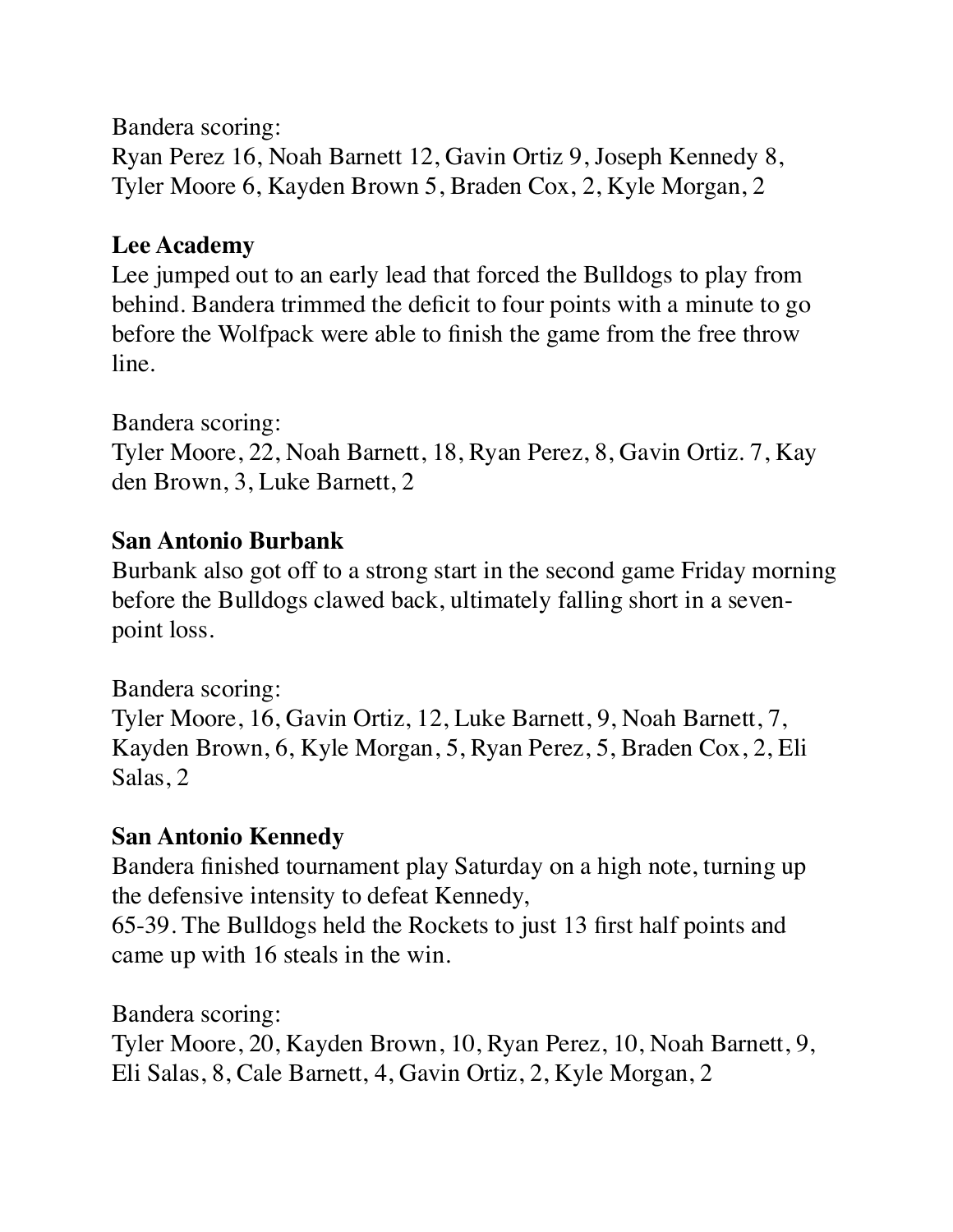Bandera point guard Noah Barnett was selected to the All-Tournament Team, posting an average of 11 points, 6 rebounds and 4 assists per game.

Tyler Moore also had a strong showing, averaging 15 points and 8 rebounds. Ryan Perez was the third Bulldog player to average double digits over the weekend, posting 10 points, 4.6 rebounds and 2 assists per game.

**Coach's Notes:** "Tournaments are always a good way to learn about your team early in the season and there was a lot for us to take away from this weekend. We saw some good things, especially in the wins over Hondo and Kennedy, but we also saw how much a slow start in the first half can affect us and make things more difficult than they need to be. On Saturday, we started talking about playing with the mentality that we start the game down by10 points. The guys bought into that mindset and it made a huge difference in our i ntensity from the opening tip. That is something we'll carry with us as we move forward this season ."

#### **Comfort Tournament**

For the first time in more than a decade, the Bandera varsity boys basketball team brought a tournament championship home after claiming first place in the Comfort Tournament over this past weekend. The Bulldogs posted a perfect 4-0 record and defeated the host Comfort Bobcats 46-38 in the championship game to secure the first place plaque. Noah Barnett earned Tournament MVP honors for his performances and seniors Tyler Moore and Ryan Perez were named to the All- Tournament team as well.

#### **Mason**

The weekend started with a dominant 78-35 win over Mason Thursday afternoon in a game where nine Bandera players contributed to the scoring effort. Bandera scored 11 points in the first quarter before exploding for 26 in the second and 25 in the third enroute to the 43-point win. The Bulldogs had an impressive 23 assists in the win, with Ryan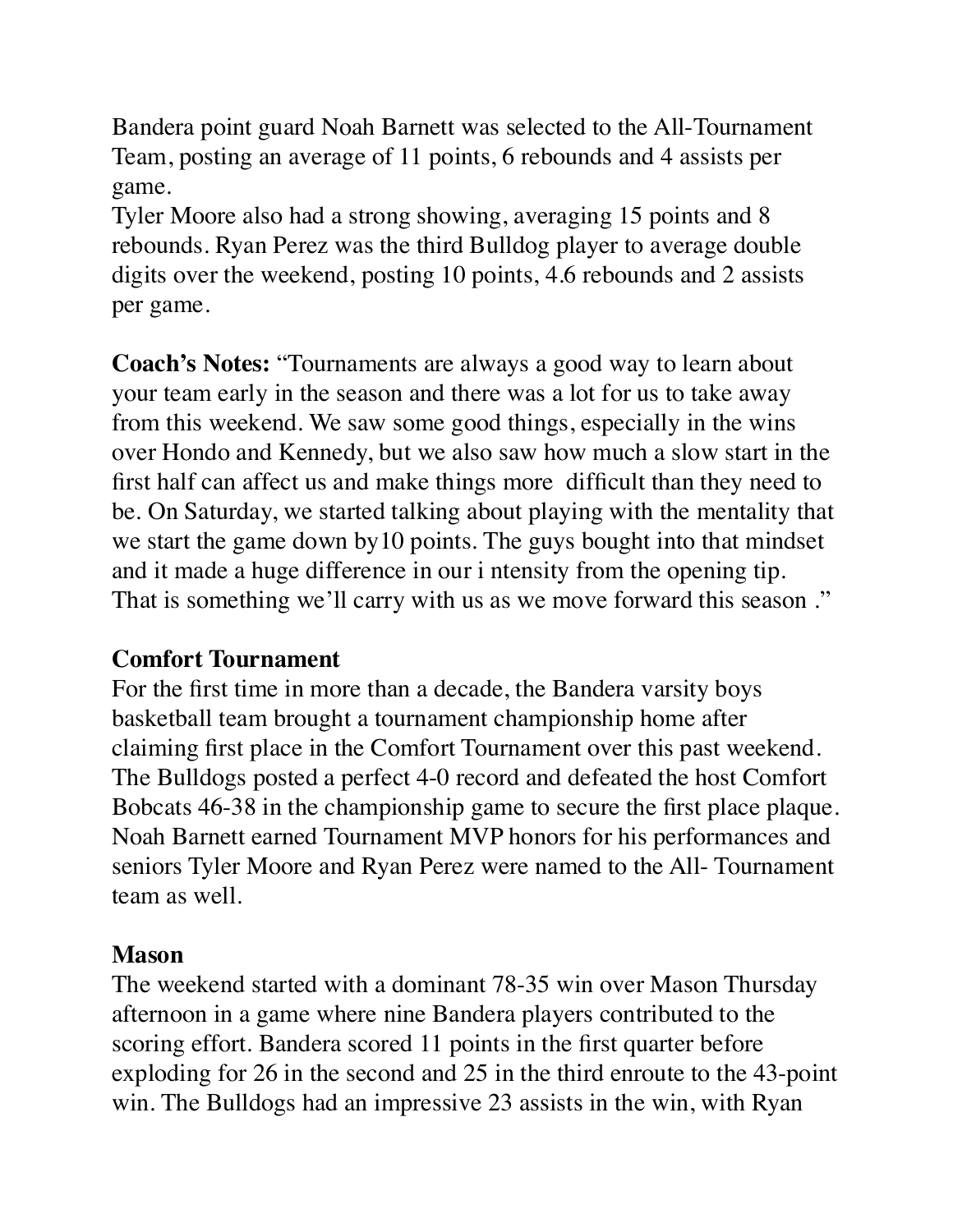Perez, Joseph Kennedy and Tyler Moore finishing with 4 apiece. Noah Barnett and Kayden Brown had 3 assists each, Cale Barnett and Braden Cox had 2 each and Gavin O rtiz finished with one assist.

Bandera scoring:

N. Barnett, 18, K. Brown, 14, T. Moore, 13, G, Ortiz, 10, C, Barnett, 8, R, Perez, 6, J. Kennedy, 5, B. Cox, 3, Eli Salas, 1

#### **Ingram**

The Bulldogs' championship run continued early Friday morning against Ingram.

Bandera had a strong defensive performance, holding the Warriors scoreless in the second quarter and to just 17 total points.

Moore finished with 15 points, Noah Barnett had 13 points, 7 rebounds and 7 assists, Perez had 8 points and 4 steals, Kyle Morgan had 8 points and 3 rebounds, Cox had 6 points and 6 rebounds for the Bulldogs.

Bandera scoring:

Moore, 15, N.Barnett, 13, Perez, 8, Morgan, 8, Cox , 6, S alas, 4, Ortiz, 3, Brown, 3, Kennedy, 2, C. Barnett, 2

# **Knippa**

The Bulldogs survived their biggest scare of the tournament Friday afternoon against a hot-shooting Knippa squad that knocked down 11 3– pointers. Bandera buckled down defensively in the fourth quarter to secure the win and advance to the championship game, picking up a number of key stops down the stretch on the defensive end. Noah Barnett had 17 points, 5 rebounds and 6 assists, Moore had 14 points and 9 rebounds, Liam DeMarchi had 10 points and 11 rebounds, Perez had 6 points and Brown finished with 4 points.

# **Comfort**